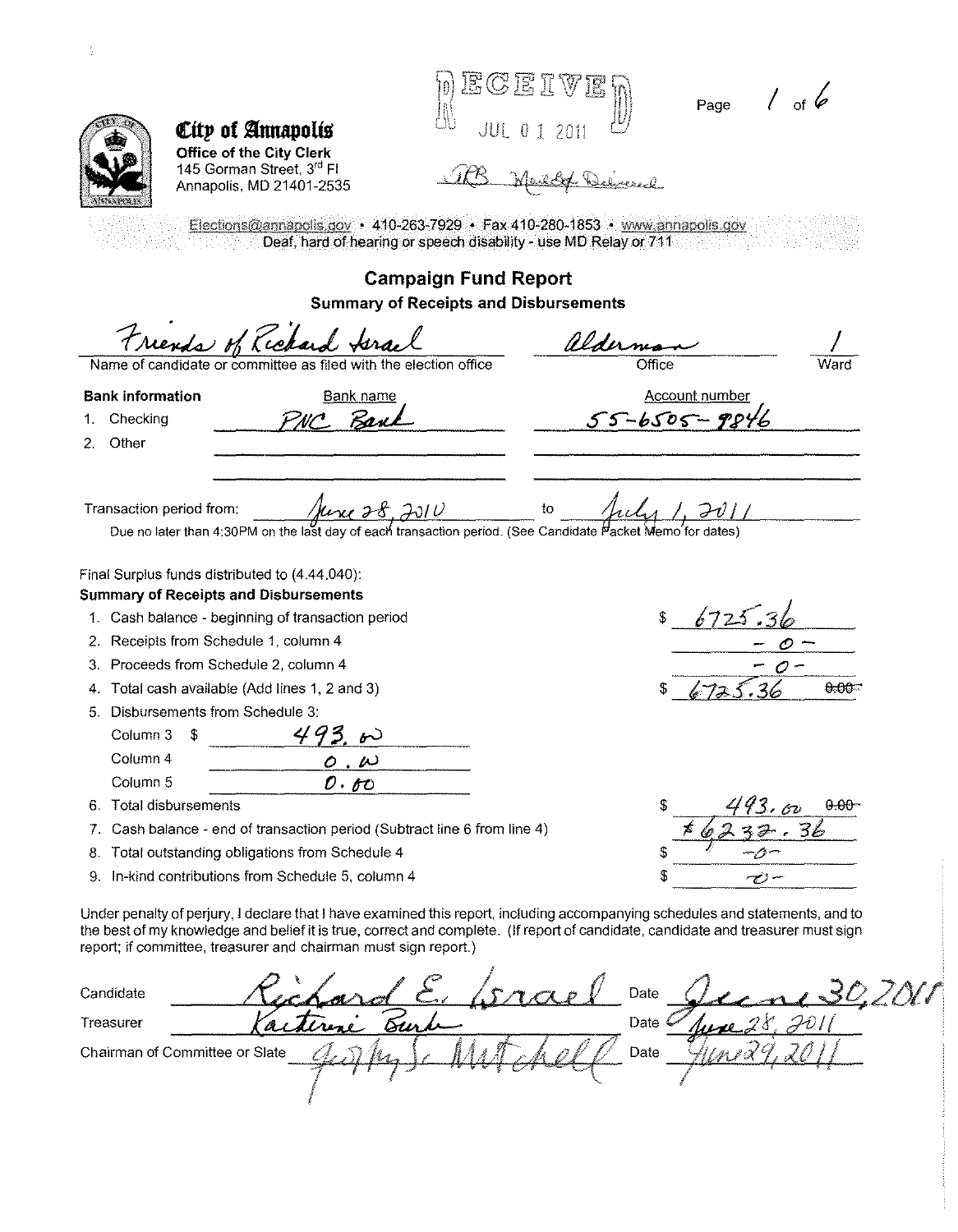Page  $2$  of  $6$ 



## *City of Amapolis*

**Office of the City Clerk**  145 Gorman Street, 3<sup>rd</sup> Fl Annapolis, MD 21401-2535

Elections@annapolis.gov • 410-263-7929 • Fax 410-280-1853 • www.annapolis.gov Deaf, hard of hearing or speech disability - use MD Relay or 711

Name of candidate or committee Trunds of Sect track<br>Report period-transactions from pere 28,2010 to puly1,2011

**Schedule 1 - Contributions and Receipts** 

(Excluding Transfers, Loans and In-kind Contributions)

| Date<br>received | Complete name and residence<br>address of Payer        | Description of receipt. See instructions for code. |                                              |           | Amount                                |  |
|------------------|--------------------------------------------------------|----------------------------------------------------|----------------------------------------------|-----------|---------------------------------------|--|
|                  |                                                        | Code <sup>*</sup>                                  | <b>Ticket price</b>                          | Cash      |                                       |  |
|                  |                                                        |                                                    |                                              | Check #   |                                       |  |
|                  |                                                        |                                                    | * T, enter price per ticket Rcpt #           |           |                                       |  |
|                  |                                                        |                                                    | Aggregate amount received from Payer to date |           |                                       |  |
|                  |                                                        | Code*                                              | <b>Ticket price</b>                          | Cash      |                                       |  |
|                  |                                                        |                                                    |                                              | Check #   |                                       |  |
|                  |                                                        |                                                    | * T, enter price per ticket Rcpt #           |           |                                       |  |
|                  |                                                        |                                                    | Aggregate amount received from Payer to date |           |                                       |  |
|                  |                                                        | Code <sup>*</sup>                                  | <b>Ticket price</b>                          | Cash      |                                       |  |
|                  |                                                        |                                                    |                                              | Check #   |                                       |  |
|                  |                                                        |                                                    | * T, enter price per ticket Rcpt #           |           |                                       |  |
|                  |                                                        | Aggregate amount received from Payer to date       |                                              |           |                                       |  |
|                  |                                                        | Code <sup>*</sup>                                  | <b>Ticket price</b>                          | Cash      |                                       |  |
|                  |                                                        |                                                    |                                              | Check $#$ |                                       |  |
|                  | $\alpha$                                               |                                                    | * T, enter price per ticket Rcpt #           |           |                                       |  |
|                  |                                                        | Aggregate amount received from Payer to date       |                                              |           |                                       |  |
|                  |                                                        | Code <sup>*</sup>                                  | <b>Ticket price</b>                          | Cash      |                                       |  |
|                  |                                                        |                                                    |                                              | Check #   |                                       |  |
|                  |                                                        |                                                    | * T, enter price per ticket Rcpt #           |           |                                       |  |
|                  |                                                        | Aggregate amount received from Payer to date       |                                              |           |                                       |  |
|                  |                                                        | Code <sup>*</sup>                                  | Ticket price                                 | Cash      |                                       |  |
|                  |                                                        |                                                    |                                              | Check #   |                                       |  |
|                  |                                                        |                                                    | * T, enter price per ticket                  | $ $ Rcpt# |                                       |  |
|                  |                                                        | Aggregate amount received from Payer to date       |                                              |           |                                       |  |
|                  |                                                        | Code <sup>*</sup>                                  | <b>Ticket price</b>                          | Cash      |                                       |  |
|                  |                                                        |                                                    |                                              | Check #   |                                       |  |
|                  |                                                        | * T, enter price per ticket Rcpt #                 |                                              |           |                                       |  |
|                  | $\mathbb{Z}^{m_1}$ , $\mathbb{Z}^{m_1}$ ,<br>-16<br>s. | Aggregate amount received from Payer to date       |                                              |           | $\bullet$ - $\uparrow$ - $\downarrow$ |  |

Total this page \$

 $\overline{-\mathcal{O}}$  -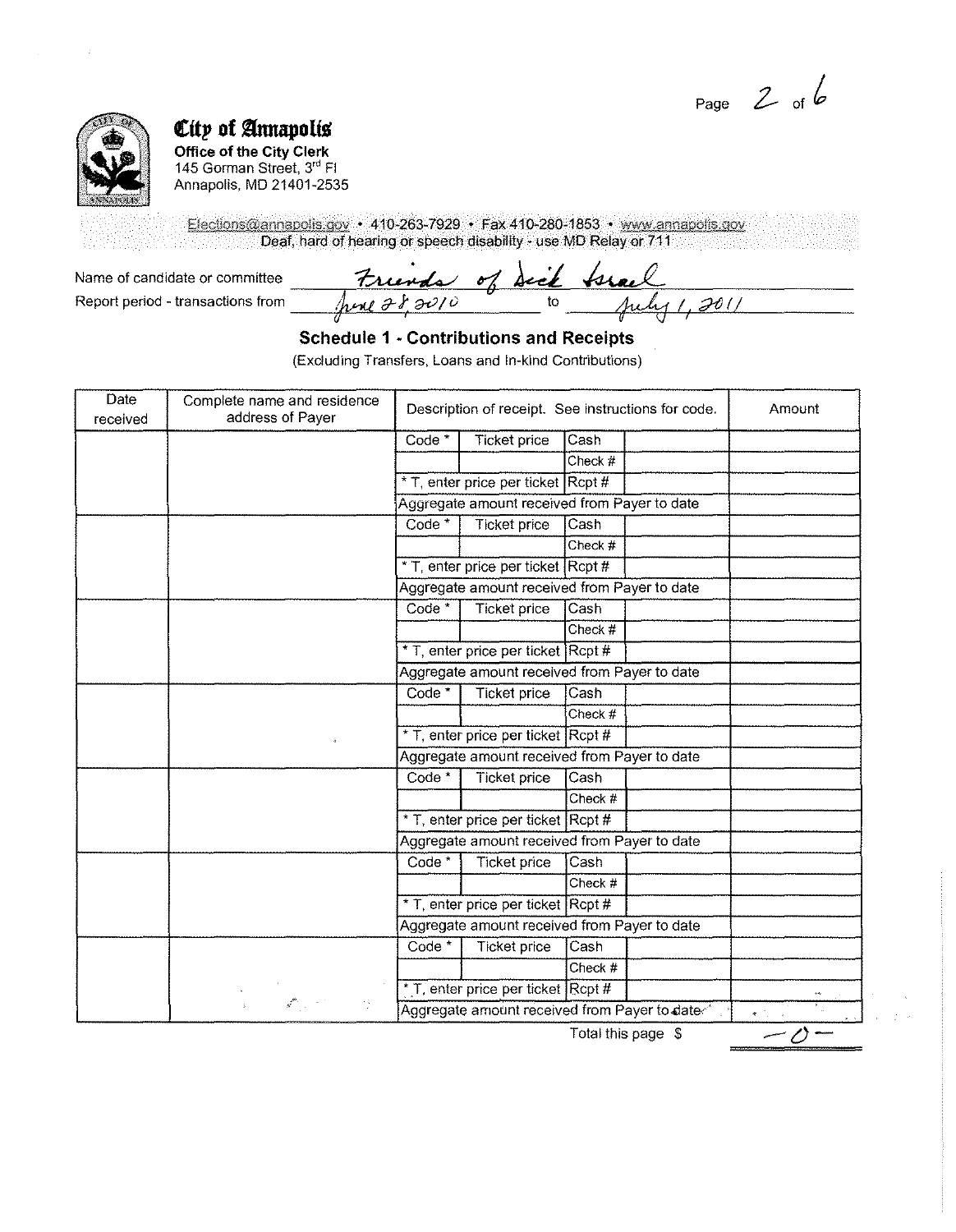Page  $\frac{2}{5}$  of  $\frac{2}{5}$ 



## **€ftp O( annapoliS Office of the City Clerk**  145 Gorman Street, 3<sup>rd</sup> Fl Annapolis, MD 21401-2535

Elections@annapolis.gov • 410-263-7929 • Fax 410-280-1853 • www.annapolis.gov Deaf, hard of hearing or speech disability - use MD Relay or 711

Name of candidate or committee ----~1;\_:\_:~-=.:=--='='· =,-:-1p\_...!::~=--=·'--·-'~'-";=T"='-----:-------- Report period -transactions from *pk1?1* J-~. -;).f!!u' to ;AJv *; <sup>1</sup>?-U I/* 

## **Schedule 2 - Loans and Transfers**

| Date<br>received | Complete name and residence<br>address of Payer | Description of loan or transfer            | Amount |
|------------------|-------------------------------------------------|--------------------------------------------|--------|
|                  |                                                 | Aggregate amount of<br>loan or transfer \$ |        |
|                  |                                                 | Aggregate amount of<br>loan or transfer \$ |        |
|                  |                                                 | Aggregate amount of<br>loan or transfer \$ |        |
|                  |                                                 | Aggregate amount of<br>loan or transfer \$ |        |
|                  |                                                 | Aggregate amount of<br>loan or transfer \$ |        |
|                  |                                                 | Aggregate amount of<br>loan or transfer \$ |        |
|                  |                                                 | Aggregate amount of<br>loan or transfer \$ |        |
|                  |                                                 | Aggregate amount of<br>loan or transfer \$ |        |
|                  |                                                 | Aggregate amount of<br>loan or transfer \$ |        |
|                  |                                                 | Aggregate amount of<br>loan or transfer \$ |        |

Total this page \$

ー6 ー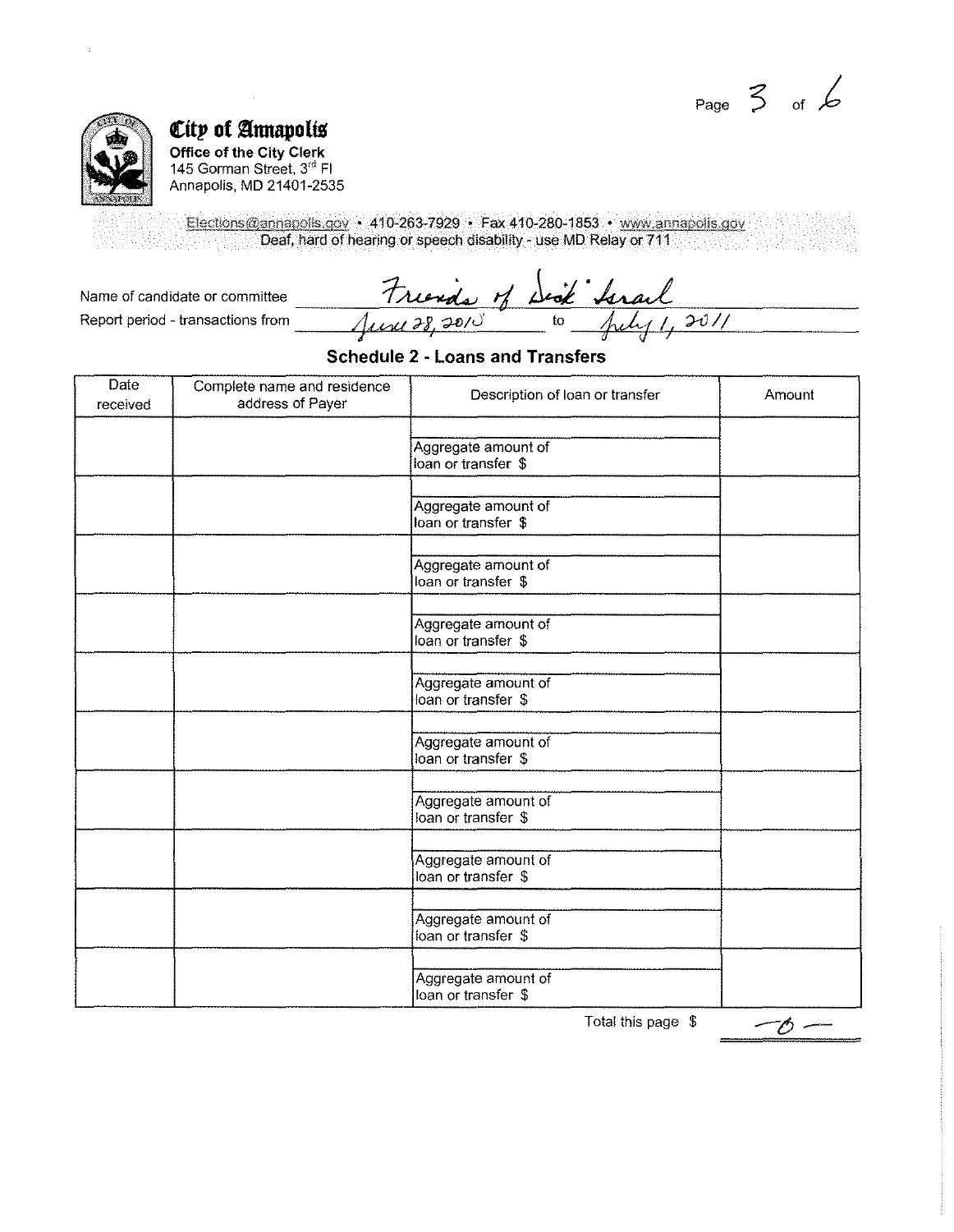Page  $4$  of 6



## City of Annapolis **Office of the City Clerk**

145 Gorman Street, 3<sup>rd</sup> Fl Annapolis, MD 21401-2535

Elections@annapolis.gov + 410-263-7929 • Fax 410-280-1853 • www.annapolis.gov Deaf, hard of hearing or speech disability - use MD Relay or 711

Name of candidate or committee Report period - transactions from

Friends of deck Assal<br>Just 28, 2010 to July 1, 2011

|               | $\overline{2}$                                                 | 3                                                     |         | 4                                      |                                 | 5                                   |                                           |  |                             |        |
|---------------|----------------------------------------------------------------|-------------------------------------------------------|---------|----------------------------------------|---------------------------------|-------------------------------------|-------------------------------------------|--|-----------------------------|--------|
|               |                                                                | Salaries and all payments other than loan<br>payments |         |                                        | Loan payments                   |                                     | Transfers to other<br>funds (candidate or |  |                             |        |
| Date          | Payee and<br>address                                           | Code                                                  | Amount  |                                        | Method                          | Amount                              | Method                                    |  | committee name<br>required) | Amount |
|               |                                                                |                                                       |         | Check $#$                              | 1046                            |                                     | Check #                                   |  |                             |        |
| $9 - 25 - 10$ | (Annapolis Poot Ba)<br>3 church livele<br>(baagdi), M121H1     | $\tilde{P}$                                           | 39.60   | Cash                                   |                                 |                                     | Cash                                      |  |                             |        |
|               |                                                                |                                                       |         | Rcpt#                                  |                                 |                                     | $ $ Rcpt#                                 |  |                             |        |
|               |                                                                |                                                       |         | Check #                                | 1047                            |                                     | Check $#$                                 |  |                             |        |
| $[-10-11]$    | [Annopolis Post Bmf<br>3 Chueal linele<br>[Anagolis TMd 21401] |                                                       | 39.1    | Cash                                   |                                 |                                     | Cash                                      |  |                             |        |
|               |                                                                |                                                       |         | Rcpt #                                 |                                 |                                     | Rcpt #                                    |  |                             |        |
|               | Annapolis Poot Bay<br>3 Church Biels<br>Annapolis Pools        |                                                       |         | Check #                                | 1049                            |                                     | Check #                                   |  |                             |        |
| $2 - 14 - 11$ |                                                                | $\tilde{P}$                                           | 26.4    | Cash                                   |                                 |                                     | Cash                                      |  |                             |        |
|               |                                                                |                                                       |         | $\sqrt{\mathsf{R} \mathsf{cpt} \, \#}$ |                                 |                                     | Rcpt #                                    |  |                             |        |
|               |                                                                |                                                       |         | Check #                                | 1050                            |                                     | Check #                                   |  |                             |        |
| $5 - 11 - 11$ |                                                                | P                                                     | 39.10   | Cash                                   |                                 |                                     | Cash                                      |  |                             |        |
|               | (Magdi Pot Rey<br>3 Church Oral<br>Aragoli > Yob               |                                                       |         | Rcpt#                                  |                                 |                                     | Rcpt#                                     |  |                             |        |
|               | (Inaapolis Web-<br>Publishing                                  |                                                       |         | Check #                                | $T$ <i>EMP</i> : $15 + 3/5 + 0$ |                                     | Check #                                   |  |                             |        |
| $5 - 11 - 11$ |                                                                | PL                                                    | 350.4   | Cash                                   |                                 |                                     | Cash                                      |  |                             |        |
|               |                                                                |                                                       |         | Rcpt #                                 |                                 |                                     | Rcpt#                                     |  |                             |        |
|               | Totals this page \$                                            |                                                       | 4493.60 |                                        |                                 | $\overline{O}$ $D$ , $\overline{O}$ |                                           |  |                             | 0000   |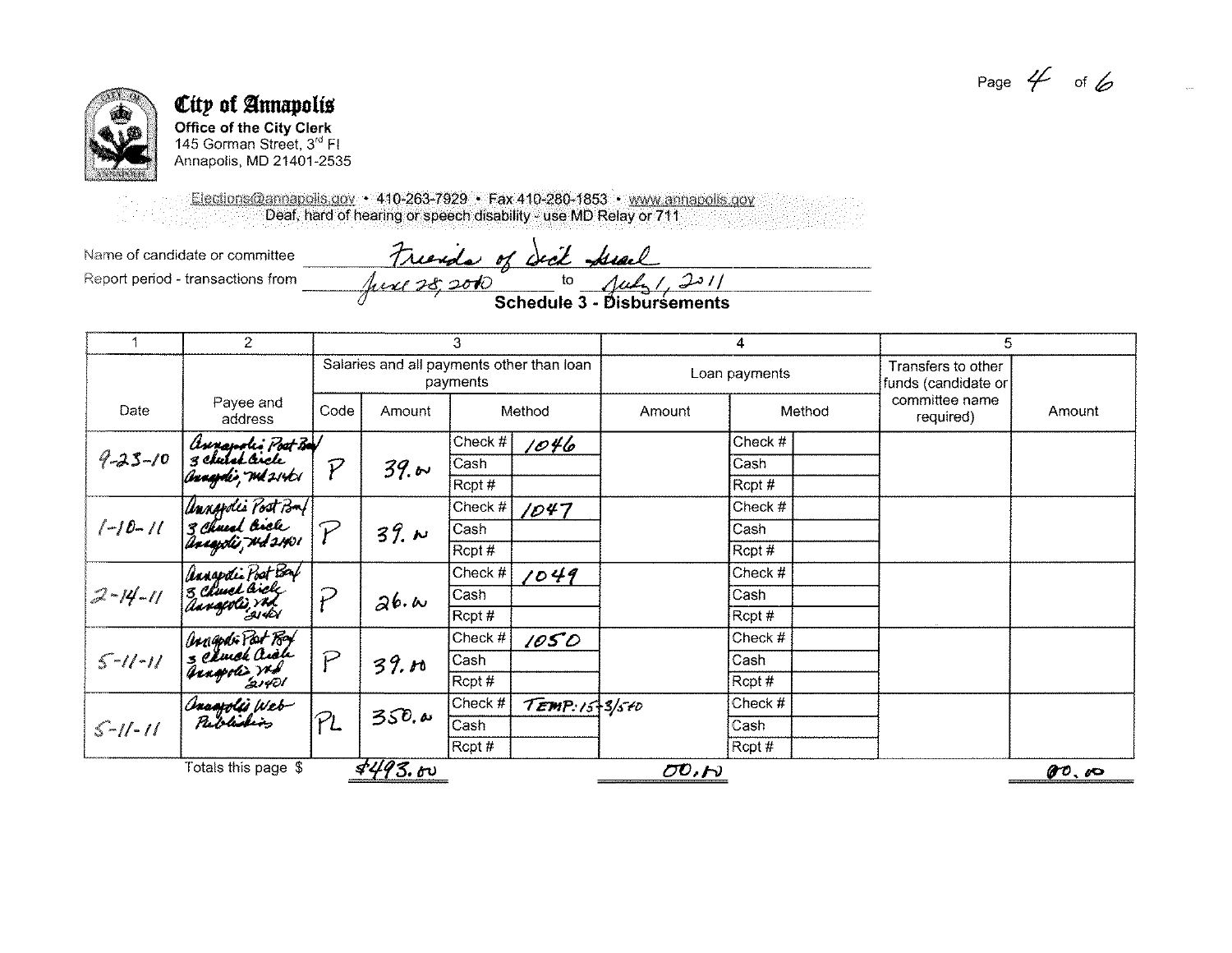Page  $\begin{array}{c} 6 \end{array}$  of  $\begin{array}{c} 6 \end{array}$ 



City of Annapolis Office of the City Clerk<br>145 Gorman Street, 3<sup>rd</sup> Fl Annapolis, MD 21401-2535

Elections@annapolis.gov • 410-263-7929 • Fax 410-280-1853 • www.annapolis.gov Deaf, hard of hearing or speech disability - use MD Relay or 711

Name of fund or committee

Friends of Sid Arral

Debts as of

June 28, 2010

Schedule 4 - Outstanding Obligations as of End of Report Period

| 1                | $\overline{c}$                                     | $\overline{3}$     | $\overline{4}$ |
|------------------|----------------------------------------------------|--------------------|----------------|
| Name and address | Description of debt (Loans,<br>unpaid bills, etc.) | Date debt incurred | Amount         |
|                  |                                                    |                    |                |
|                  |                                                    |                    |                |
|                  |                                                    |                    |                |
|                  |                                                    |                    |                |
| $\sim$           |                                                    |                    |                |
|                  |                                                    |                    |                |
|                  |                                                    |                    |                |
|                  |                                                    |                    |                |
|                  |                                                    |                    |                |
|                  |                                                    |                    |                |
|                  |                                                    |                    |                |
|                  |                                                    |                    |                |
|                  |                                                    |                    |                |
|                  |                                                    |                    |                |

Total this page \$